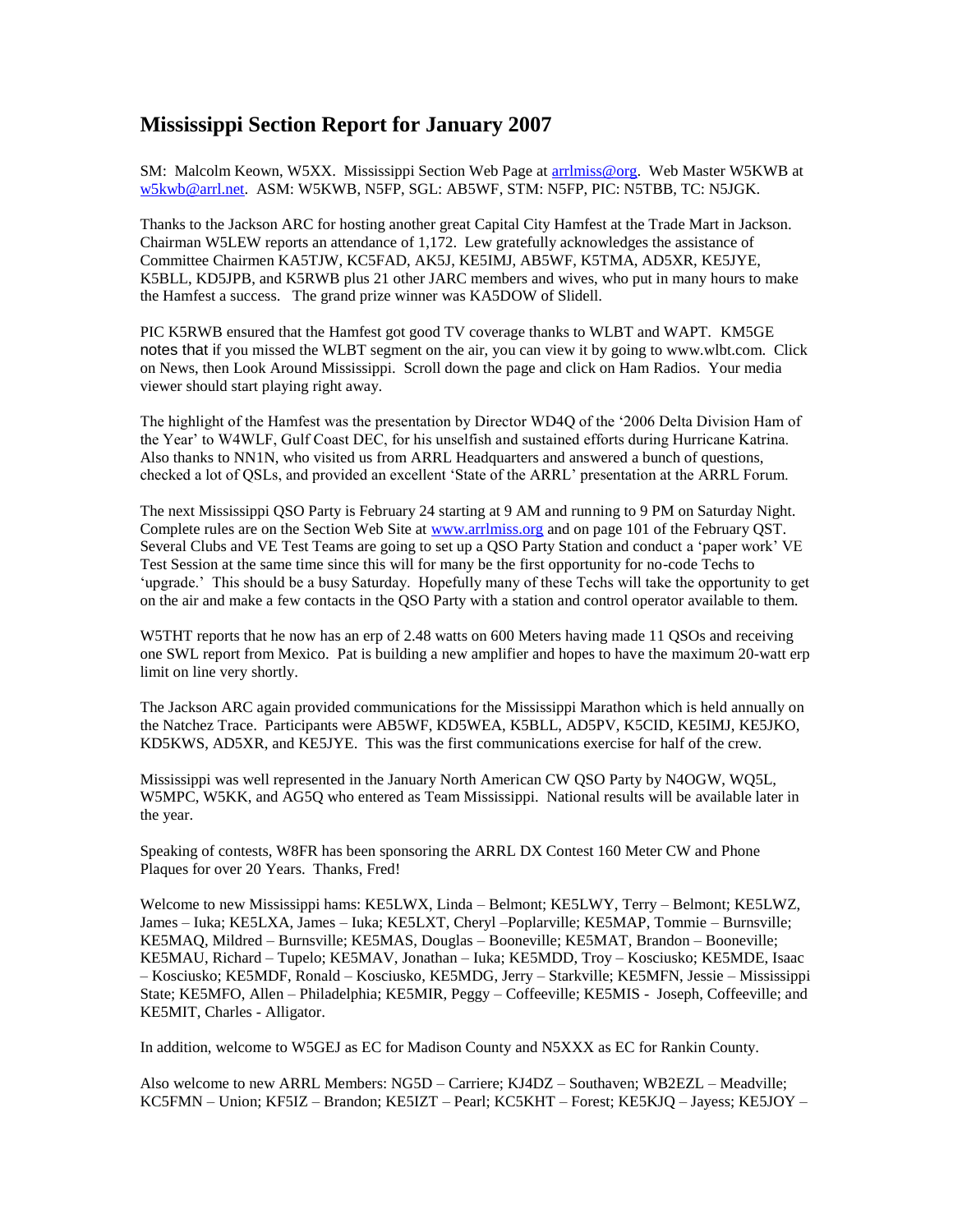Purvis; KE5LFO – Gulfport; KE4LK – Coldwater; KE5LVD – Liberty; KA5LVU Columbus; W5MLO – Meridian; K5OMC – Lake Cormorant; KD5QQG – Ridgeland; KD5RII – Brookhaven; KD5RIL – Walnut Grove; KD5SBM – Ripley; KA5UKR – Carriere; KC4UYI – Madison; KB5WAL – Belzoni; W5WSG – Hattiesburg; and KD5YP – Tishomingo.

Congratulations to the following on their upgrades: KE5CWI – West Point; KF9ED – Biloxi; KE5IDI – Columbus; WA5KWS – McComb; N5LJC – Columbia; and KA5SIS – Rienzi;

Also congratulations to KB5MDD for working VU7LD in the far off Lakshadweep Islands which put Eddie on the DXCC Honor Roll (17 years to do it), and to W5XX whose VU7LD QSO put him at the top of the Honor Roll (36 Years). DXers have to stay healthy for many years. Further congratulations are in order for KB5CSQ and KA5VFU, whose article on the October 2006 MDXA CQ Worldwide DX Operation from Gulfport was published in the November/December issue of YL-Harmonics.

In addition kudos to the Mid-Mississippi ARC (Kosciusko) for conducting a Technician Class and VE Test Session resulting in five new technicians, one General, and one Extra and to the Ole Miss ARC whose Tech Class/VE Test Session yielded three new Technicians, one General, and one Extra.

EC Annual Reports: WB5CON (Alcorn), KC5EAK (Pearl River), KD5FUO (Lowndes), WB5GUD (Newton), KD5GWM (Lauderdale/Clarke), KB5KXJ (Leake), W5LMW (Union), KB5NMB (Itawamba), N5TBB (Tippah), K5WSY (Tishomingo), KB5ZEA (Attala)

DEC/EC Monthly Reports: WB5CON (NE MS/Alcorn), KD5CQT (Jackson), KC5EAK (Pearl River), WX5N (Prentiss), N5TBB (Tippah), KB5NMB (Itawamba), KC5TYL (Lamar), N5XXX (Rankin), KB5ZEA (Attala)

SET Report: KB0ZTX (Marshall)

Club Newsletter/Reports: Hattiesburg ARC (AC5E), Vicksburg ARC (W5WAF), Ole Miss ARC (W5MPC)

PIC Report: N5TBB

Public Service Activity Report: AB5WF

Net reports: sessions/QNI/QTC (Net Manager)

DRN5 62/MS 100% Rep by N5FP, W5MLO, W5OXA, KB5DZJ, WA5FB, W5XX (WB5ZED)

MSPN 31/3038/31 (K5NRK)

MS TFC Net 31/178/11 (KB5W) (Record QNI!)

Magnolia Section Net 31/1144/3 (AD5J)

Jackson Co ARES 31/515/6 (KD5CQT)

MS Slow Net 23/78/0 (W3TWD)

Stone County ARES 6/108/0 (K5CBS)

Jackson ARC EN 5/82/8 (AB5WF)

MCARA CARES 5/82/0 (KA2KMU)